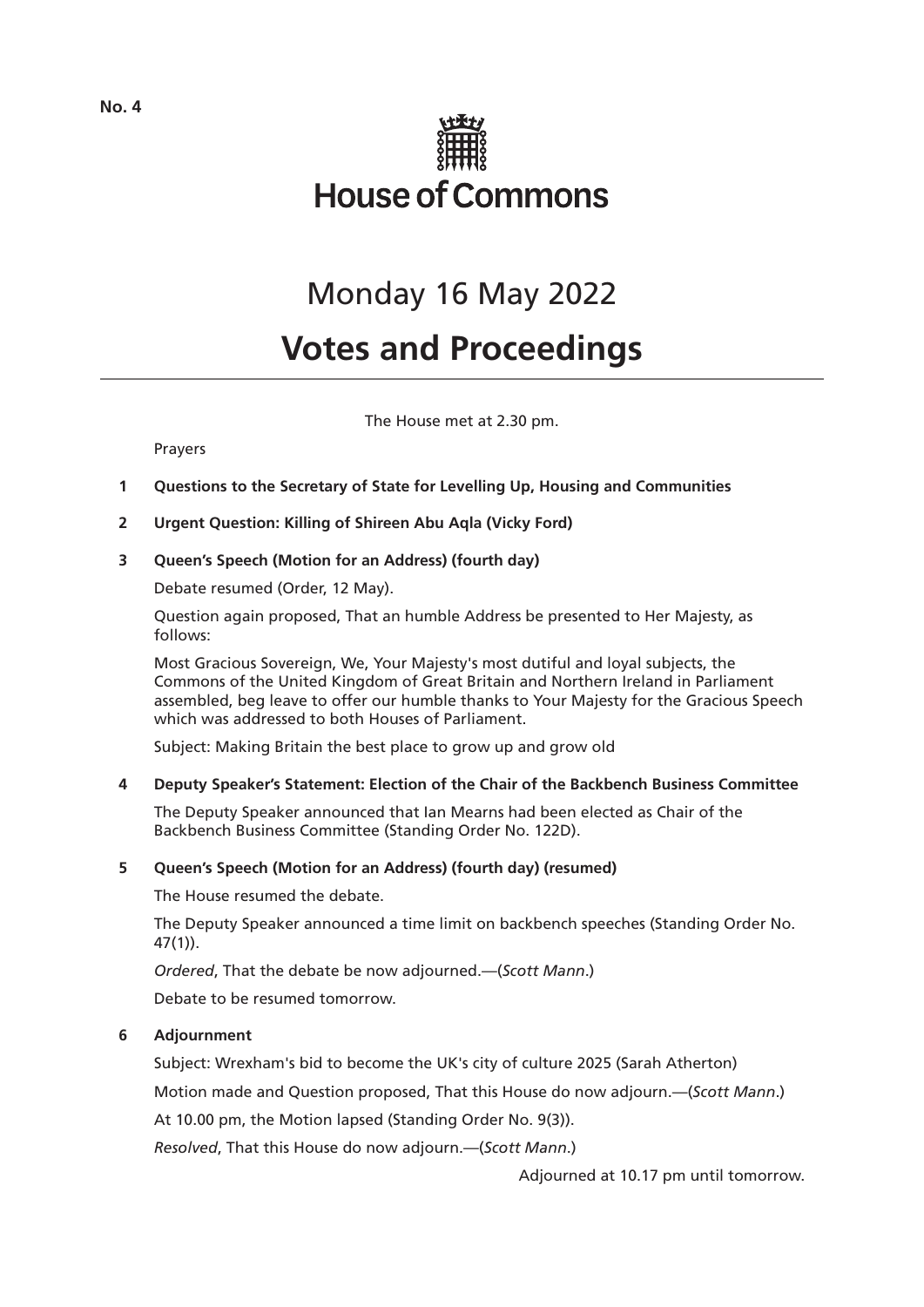## Other Proceedings

*General Committees: Appointments*

*The Speaker appoints the Chair of General Committees and members of Programming Sub-Committees, and allocates Statutory Instruments to Delegated Legislation Committees.*

*The Committee of Selection nominates Members to serve on General Committees (and certain Members to serve on Grand Committees).*

**7 First Delegated Legislation Committee (draft Alternative Finance (Income Tax, Capital Gains Tax and Corporation Tax) Order 2022)**

Members: Sally-Ann Hart and Selaine Saxby discharged and Katherine Fletcher and David Simmonds nominated in substitution.

**8 Second Delegated Legislation Committee (draft Agriculture and Horticulture Development Board (Amendment) Order 2022)**

Members: Simon Baynes discharged and Craig Williams nominated in substitution.

*Select Committees: Reports relating to orders for printing made during the adjournment under Standing Order No. 137*

*Friday 13 May*

## **9 International Trade Committee**

(1) *UK trade negotiations: Agreement with Australia*: Written evidence, to be published (HC 117);

(2) *UK trade negotiations: Agreement with New Zealand*: Written evidence, to be published (HC 78)

(Clerk of the House).

*Select Committees: Reports made on Monday 16 May*

## **10 Administration Committee**

Record of the Committee's discussions at its meeting on 16 May, to be published (Mrs Maria Miller).

## **11 Levelling Up, Housing and Communities Committee**

(1) *The Regulation of Social Housing*: Oral and written evidence, to be published (HC 18);

(2) *Correspondence from the Minister for Rough Sleeping and Housing relating to the Renters' Reform Bill*: Written evidence, to be published;

(3) *Correspondence from the Parliamentary Under Secretary for Levelling Up, the Union and Constitution relating to the Government's response to the Committee's Sixth Report of Session 2021–22*: Written evidence, to be published;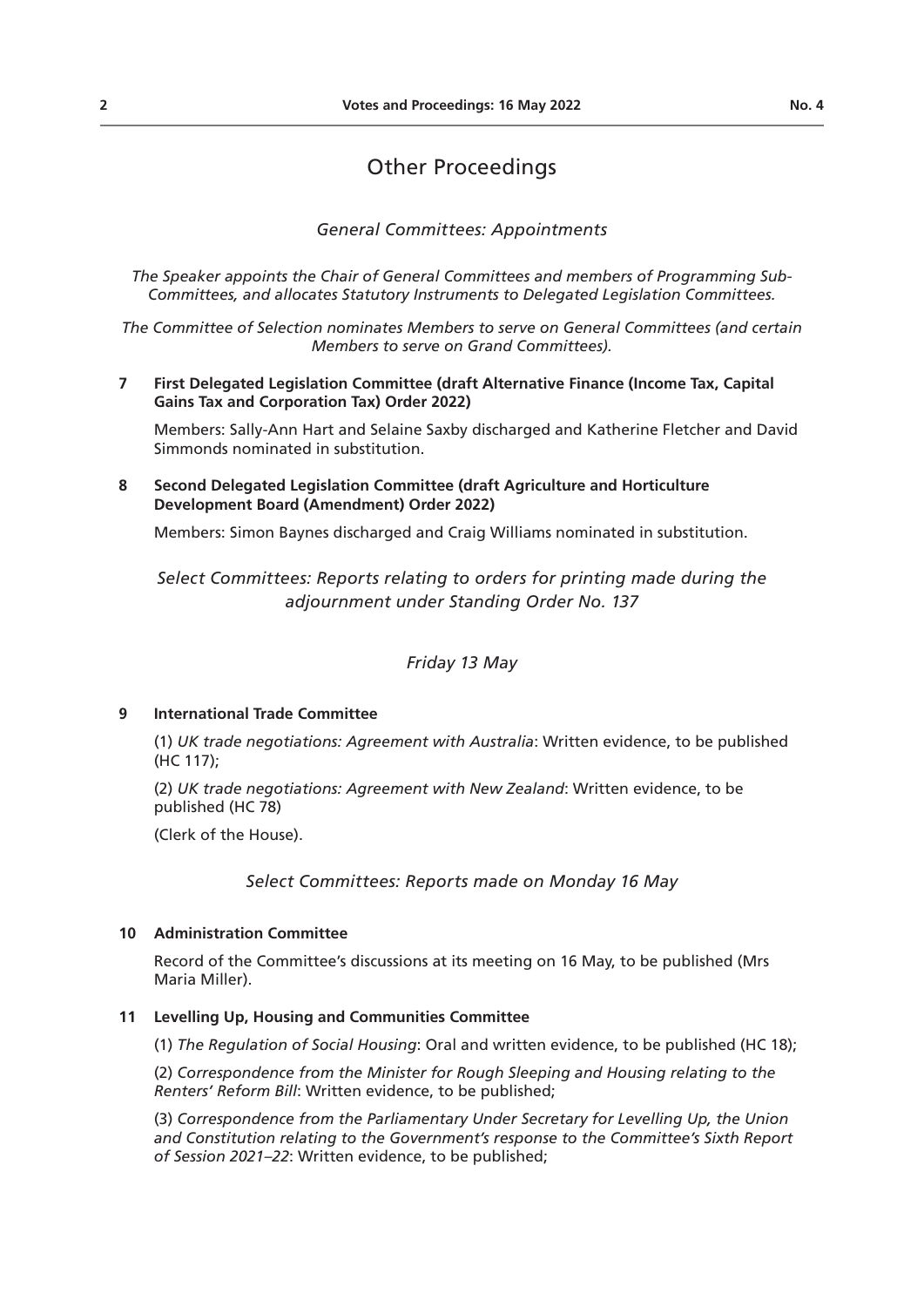(4) *Correspondence from the Parliamentary Under Secretary for Levelling Up, the Union and Constitution relating to the UK Shared Prosperity Fund*: Written evidence, to be published;

(5) *Correspondence from the Permanent Secretary relating to DLUHC Supplementary Estimate 2021–22*: Written evidence, to be published;

(6) *Correspondence from the Secretary of State relating to building safety: remediation and funding*: Written evidence, to be published;

(7) *Correspondence relating to support for Ukrainian refugees*: Written evidence, to be published;

(8) *Correspondence with the Secretary of State for Work and Pensions relating to exempt accommodation data*: Written evidence, to be published;

(9) *Correspondence with the Secretary of State relating to funds for levelling up*: Written evidence, to be published;

(10) *Department for Levelling Up, Housing and Communities Main Estimate 2022–23: Estimates Memorandum*: Written evidence, to be published;

(11) *Long-term funding of adult social care*: Written evidence, to be published (HC 19)

(Mr Clive Betts).

## **12 Public Accounts (Committee of)**

(1) *The future of the Advanced Gas-cooled Reactors*: Third Report, to be printed, with formal minutes relating to the Report (HC 118);

(2) *Chair's Sixth Annual Report*: First Special Report, to be printed, with formal minutes relating to the Report (HC 50);

(3) *HS2 2022 Spring Update*: Oral and written evidence, to be published (HC 51);

(4) *Correspondence relating to the Committee's previous Reports*: Written evidence, to be published;

(5) *Correspondence with HM Treasury relating to the Subsidy Control Act*: Written evidence, to be published;

(6) *Correspondence with the Foreign, Commonwealth and Development Office relating to the HERA programme*: Written evidence, to be published;

(7) *Correspondence with the UK Health Security Agency relating to the settlement with Oxford Nanopore Technologies*: Written evidence, to be published

(Dame Meg Hillier).

## **13 Scottish Affairs Committee**

(1) *Hydrogen and carbon capture in Scotland*: Oral evidence, to be published (HC 83);

(2) *Correspondence from the Secretary of State relating to universities and Scotland*: Written evidence, to be published;

(3) *Defence in Scotland*: Written evidence, to be published (HC 81)

(Pete Wishart).

## **14 Treasury Committee**

(1) *Bank of England Monetary Policy Reports*: Oral and written evidence, to be published (HC 143);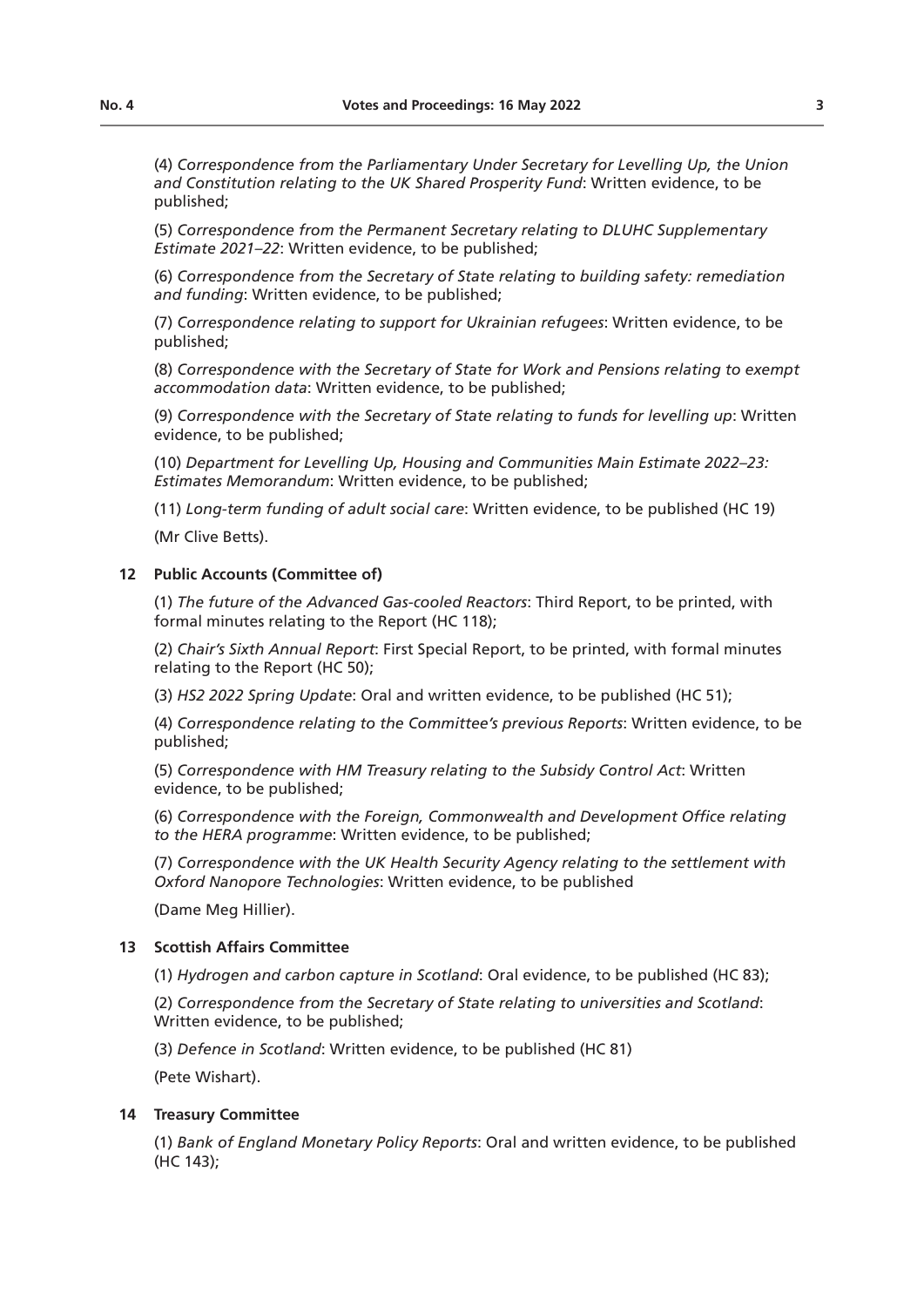(2) *HM Revenue & Customs Main Estimate Memorandum 2022–23*: Written evidence, to be published;

(3) *HM Treasury Main Estimate Memorandum 2022–23*: Written evidence, to be published;

(4) *National Savings and Investments Main Estimate Memorandum 2022–23*: Written evidence, to be published;

(5) *Government Actuary's Department Main Estimate Memorandum 2022–23*: Written evidence, to be published;

(6) *The work of the Payment Systems Regulator*: Written evidence, to be published (HC 144)

(Mel Stride).

*Lindsay Hoyle*

Speaker

## Papers Laid

Papers presented and delivered to the Votes and Proceedings Office on Friday 13 May under Standing Orders No. 158 and No. 159:

## Papers subject to Negative Resolution

## **1 Education**

Education (Student Fees, Awards and Support) (Amendment) (No. 2) Regulations 2022 (SI, 2022, No. 534), dated 11 May 2022 (by Act), with an Explanatory Memorandum (by Command) (Michelle Donelan)

Papers presented or laid upon the Table on Monday 16 May

Papers subject to Negative Resolution

## **2 Agriculture**

Food and Feed (Fukushima Restrictions) (Revocation) (England) Regulations 2022 (SI, 2022, No. 543), dated 16 May 2022 (by Act), with an Explanatory Memorandum and an Impact Assessment (by Command) (Maggie Throup)

## **3 Senior Courts of England and Wales**

Civil and Family Proceedings Fees (Amendment) Order 2022 (SI, 2022, No. 540), dated 11 May 2022 (by Act), with an Explanatory Memorandum (by Command) (Secretary Dominic Raab)